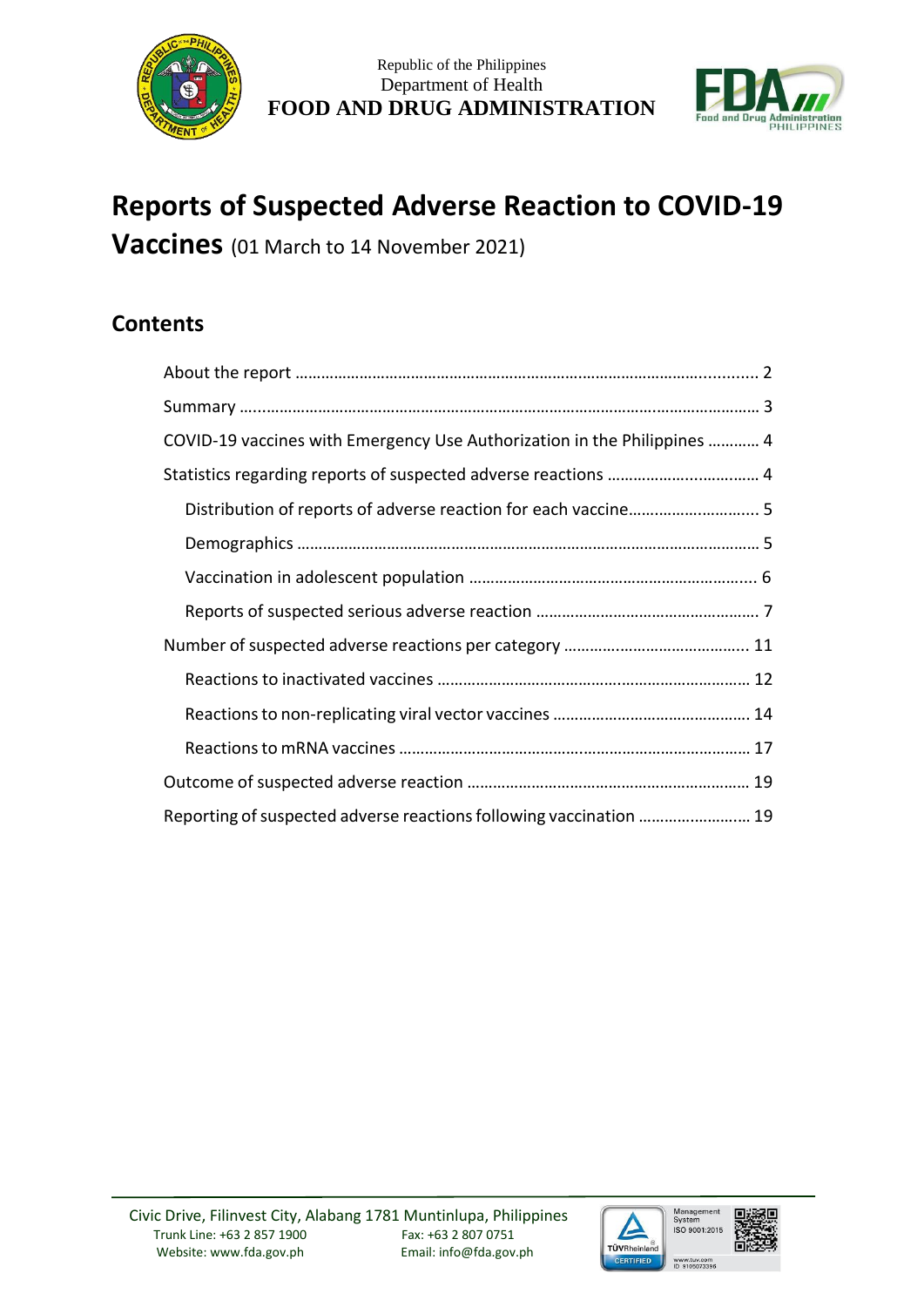# **About the report**

- A summary is presented below of all received suspected adverse reaction reports following COVID-19 vaccination from 01 March 2021, the date when the first vaccine became available, up to 14 November 2021.
- Seven (7) vaccines under Emergency Use Authorization (EUA) are currently being used in the vaccination program: CoronaVac, COVID-19 Vaccine AstraZeneca, Sputnik V, Comirnaty, COVID-19 Vaccine Moderna, Janssen COVID-19 Vaccine, and COVID-19 Vaccine Sinopharm.
- Data are based on VigiFlow, the national database of adverse reactions in the Philippines. It includes reports from various epidemiology surveillance units (ESUs) of the Department of Health (DOH), hospitals, patients/consumers, and EUA holders.
- Symptoms or diseases that occur after vaccination are reported if there is a *suspicion* of a possible link. However, it cannot be assumed that there is a causal relationship between the suspected adverse reaction and the vaccine.
- This report contains all suspected adverse reactions regardless of any possible causal relationship.
- Additional information may become available in individual case reports at any time, which may change the assessment and figures presented.
- Adverse reaction reports are necessary for the safety assessment of the vaccines, making sure that the benefits always outweigh the risks.
- Reports are constantly reviewed and monitored for the possible emergence/identification of unknown adverse reactions also known as signal. If a signal is identified, investigations, regulatory actions, and timely communication is performed by the FDA.
- A weekly report is published to summarize reported adverse reactions to the COVID-19 vaccines.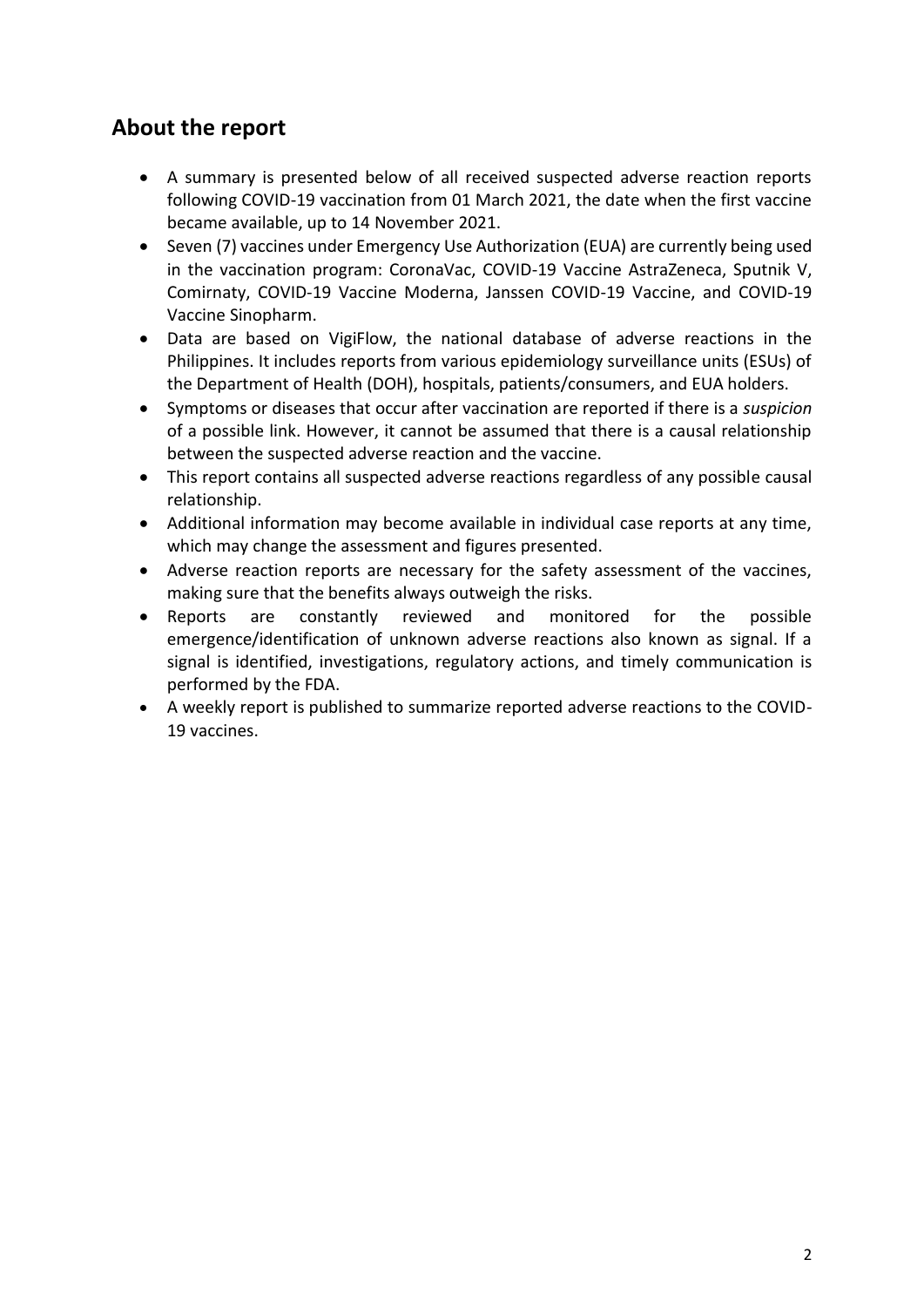## **Summary**

This report is based on an assessment of adverse reaction reports received by 14 November 2021. As per benefit-risk assessment, these reports do not provide a basis for revising the current recommendations regarding the use of COVID-19 vaccines.

A report of adverse reaction does not necessarily mean that the vaccine caused the reactions. A mere suspicion may also be reported. Undiagnosed illness, underlying comorbidities, and pre-existing medical conditions unrelated to vaccination can be factors in reporting adverse reactions. The relative numbers should not be used to compare the safety of different vaccines.

Like any other vaccines, COVID-19 vaccines may cause adverse reactions in some people. It is possible for several persons to experience the same adverse event but for the report to be serious for one person and non-serious for another person. Most of the reported reactions are generally in line with what is described in the product information and labels. Such reports are minor adverse reactions, which include body pain, chills, fatigue, fever, headache, nausea, and pain in the injection site. These usually appear on the first or second day of vaccination and may last for 2-3 days. Most people tolerate these adverse reactions while others experience greater discomfort.

Serious adverse reactions have also been reported. The FDA together with other public health partners are continuously monitoring the adverse experience as more people are being vaccinated with COVID-19 vaccines. Such monitoring will provide reassurance that the vaccines are safe and effective for use.

Considering the post-authorization experience on the use of COVID-19 Vaccine AstraZeneca and Janssen COVID-19 Vaccine of other countries, information on the very rare and serious adverse events of thrombosis and thrombocytopenia and in some cases accompanied by bleeding have been revised under the special warning and precautions for use in their product labels. In addition, capillary leak syndrome and Guillain-Barré syndrome were added as a rare new side effect.

The label of mRNA vaccines Moderna and Comirnaty (Pfizer-BioNTech) have been revised to include imposition of the European Medicines Agency and the USFDA to include safety information on myocarditis and pericarditis.

The immunization program expanded its coverage to include adolescent individuals (12 to 17 years old). Pfizer and Moderna are the only vaccines with EUA for the said population. The roll-out started on the second week of October. Likewise, monitoring of suspected adverse reactions has extended to include such population.

Seven (7) vaccines are currently used in the immunization program. These include CoronaVac, COVID-19 Vaccine AstraZeneca, Sputnik V, Comirnaty, COVID-19 Vaccine Moderna, Janssen COVID-19 Vaccine, and COVID-19 Vaccine Sinopharm. Supplies of vaccines are either procured by the government and/or private sector or supplied under the COVAX facility.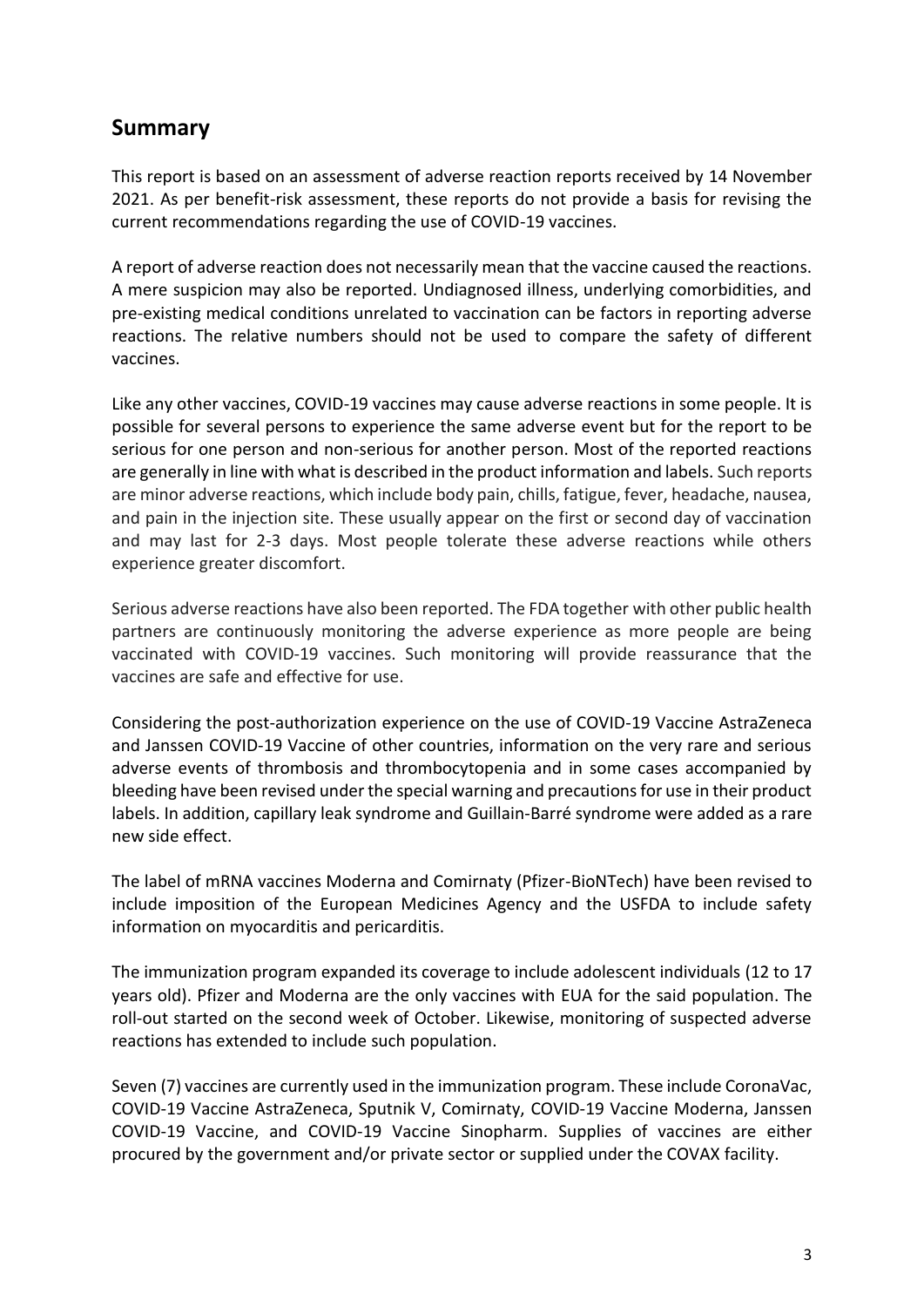# **COVID-19 vaccines with Emergency Use Authorization in the Philippines**

At present, the FDA granted [eight \(8\) COVID-19 vaccines with emergency use authorization:](https://www.fda.gov.ph/list-of-fda-issued-emergency-use-authorization/)

- Pfizer-BioNTech COVID-19 Vaccine (Comirnaty)
- ChAdOx1-S [recombinant] (COVID-19 Vaccine AstraZeneca)
- SARS-CoV-2 Vaccine (Vero Cell), Inactivated (CoronaVac)
- Gam-COVID-Vac (Sputnik V & Sputnik Light)
- Ad26.COV2-S [recombinant] (Janssen COVID-19 Vaccine)
- Whole Virion Inactivated Corona Virus (Covaxin)
- COVID-19 mRNA Vaccine [nucleoside modified] (COVID-19 Vaccine Moderna)
- Inactivated COVID-19 Vaccine (Vero Cell) (COVID-19 Vaccine Sinopharm BIBP/Wuhan)

Various vaccine platforms have been approved for use in the Philippines. Comirnaty and COVID-19 Vaccine Moderna are mRNA vaccines; COVID-19 Vaccine AstraZeneca and Janssen COVID-19 Vaccine are non-replicating viral vector vaccines while Sputnik V uses the same technology having two (2) different (dose) components of viral vectors; and CoronaVac, Covaxin, and COVID-19 Vaccine Sinopharm BIBP/Wuhan are inactivated vaccines. All are administered in two doses within an interval of a few weeks except for Janssen COVID-19 Vaccine and Sputnik Light, which is administered as a single-dose.

### **Statistics regarding reports of suspected adverse reactions**

As of 14 November 2021, more than 69.7 million doses of COVID-19 vaccines (either CoronaVac, COVID-19 Vaccine AstraZeneca, Sputnik V, Comirnaty, COVID-19 Vaccine Moderna, Janssen COVID-19 Vaccine, or COVID-19 Vaccine Sinopharm) were already administered. Over 31.5 million individuals are now fully vaccinated (either given a singledose or 2-dose vaccine course) while more than 10.1 million are partly vaccinated waiting for their second dose to be administered. A total of 74,955 suspected adverse reaction reports were received, evaluated, and analyzed by the FDA. To disaggregate, 29,311 have been reported for CoronaVac, 32,600 for COVID-19 Vaccine AstraZeneca, 753 for Sputnik V, 6,042 for Comirnaty, 2,577 for COVID-19 Vaccine Moderna, 3,550 for Janssen COVID-19 Vaccine, and 122 for COVID-19 Vaccine Sinopharm.

| <b>Indicators</b>                                 | Value                                       |
|---------------------------------------------------|---------------------------------------------|
| Total number of doses administered                | 69,713,994                                  |
| No. of fully vaccinated individuals               | 31,570,463                                  |
| No. of individuals partly vaccinated              | 10,169,165                                  |
| No. of suspected adverse reaction reports         | <b>74,955</b> (0.11% of doses administered) |
| No. of suspected serious adverse reaction reports | 3,741 (0.005% of doses administered)        |

*Table 1. Data on vaccination and suspected adverse reaction reports.*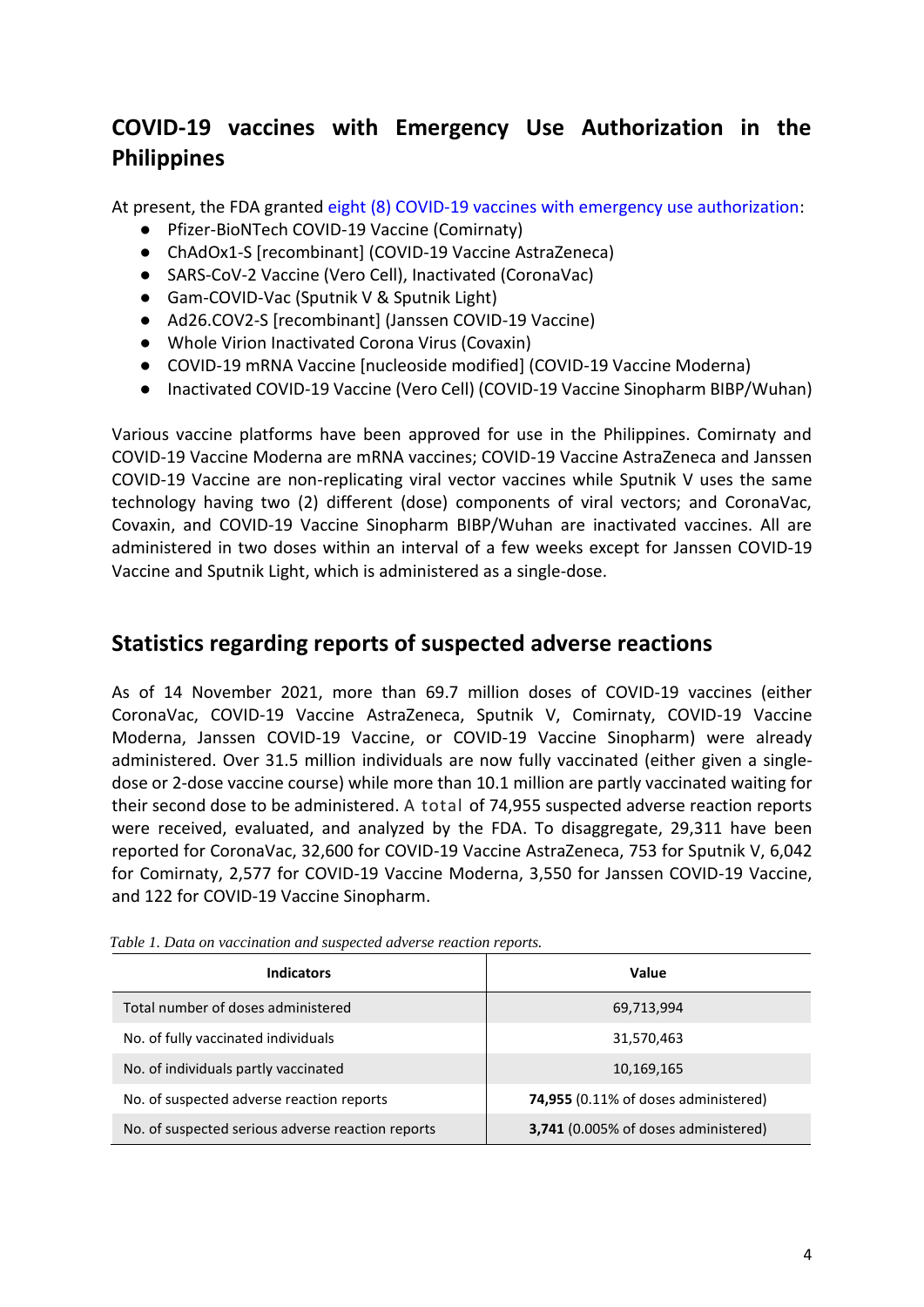### Distribution of reports of adverse reactions for each vaccine

Data shown below are cumulative reports from the start of the vaccination program on 01 March 2021 up until 14 November 2021.

| Vaccine      | Date<br>started | <b>Total vaccine</b><br>doses<br>administered <sup>b</sup> | Number of<br>fully vaccinated<br>individuals <sup>b</sup> | Number of<br>individuals partly<br>vaccinated | Total<br>number of<br>reports <sup>a</sup> | <b>Reports of</b><br>non-serious<br>events | <b>Reports of</b><br>serious<br>events |
|--------------|-----------------|------------------------------------------------------------|-----------------------------------------------------------|-----------------------------------------------|--------------------------------------------|--------------------------------------------|----------------------------------------|
| CoronaVac    | 01 Mar 2021     | 33,018,431                                                 | 15,306,196                                                | 2,406,039                                     | 29,311                                     | 27,530                                     | 1,781                                  |
| AstraZeneca  | 07 Mar 2021     | 9,835,922                                                  | 4,154,267                                                 | 1,527,388                                     | 32,600                                     | 31,605                                     | 995                                    |
| Sputnik V    | 04 May 2021     | 596,746                                                    | 248,815                                                   | 99,116                                        | 753                                        | 727                                        | 26                                     |
| Comirnaty    | 13 May 2021     | 14,961,748                                                 | 5,490,788                                                 | 3,980,172                                     | 6,042                                      | 5,718                                      | 324                                    |
| Moderna      | 30 June 2021    | 6,796,851                                                  | 2,352,620                                                 | 2,091,611                                     | 2,577                                      | 2,420                                      | 157                                    |
| Janssen      | 20 July 2021    | 3,596,097                                                  | 3,596,097                                                 |                                               | 3,550                                      | 3,101                                      | 449                                    |
| Sinopharm    | 25 Aug 2021     | 908,199                                                    | 421,680                                                   | 64,839                                        | 122                                        | 113                                        | 9                                      |
| <b>TOTAL</b> |                 | 69,713,994                                                 | 31,570,463                                                | 10,169,165                                    | 74,955                                     | 71,214                                     | 3,741                                  |

*Table 2. Distribution of reports of adverse reactions for each vaccine*

Data source: <sup>a</sup>VigiFlow, <sup>b</sup>NVOC daily report as 6PM, 14 November 2021

Notes: Additional information may become available in individual cases, which may change the figures presented

bAn individual is considered partly vaccinated if they have received only one dose of a two-dose vaccine course. An individual is considered fully vaccinated if they have received a single-dose vaccine or both doses of a two-dose vaccine

<sup>c</sup>Data concerning various vaccines are not directly comparable. COVID-19 vaccines profile varies, they have not been used for equal periods of time and they have been administered to number of people with different profiles including various age and sex.

### Demographics

The figures below provide a descriptive overview of the population who have experienced adverse reactions to COVID-19 vaccines. Figure 1 and Figure 2 shows the distribution of reports by gender and age. Click [here](https://drive.google.com/drive/folders/1bpT1ldH2x7I6awtGjRA5Ixl6Echw6qDr?usp=sharing) to show disaggregated data.



*Figure 1. Report distribution by gender*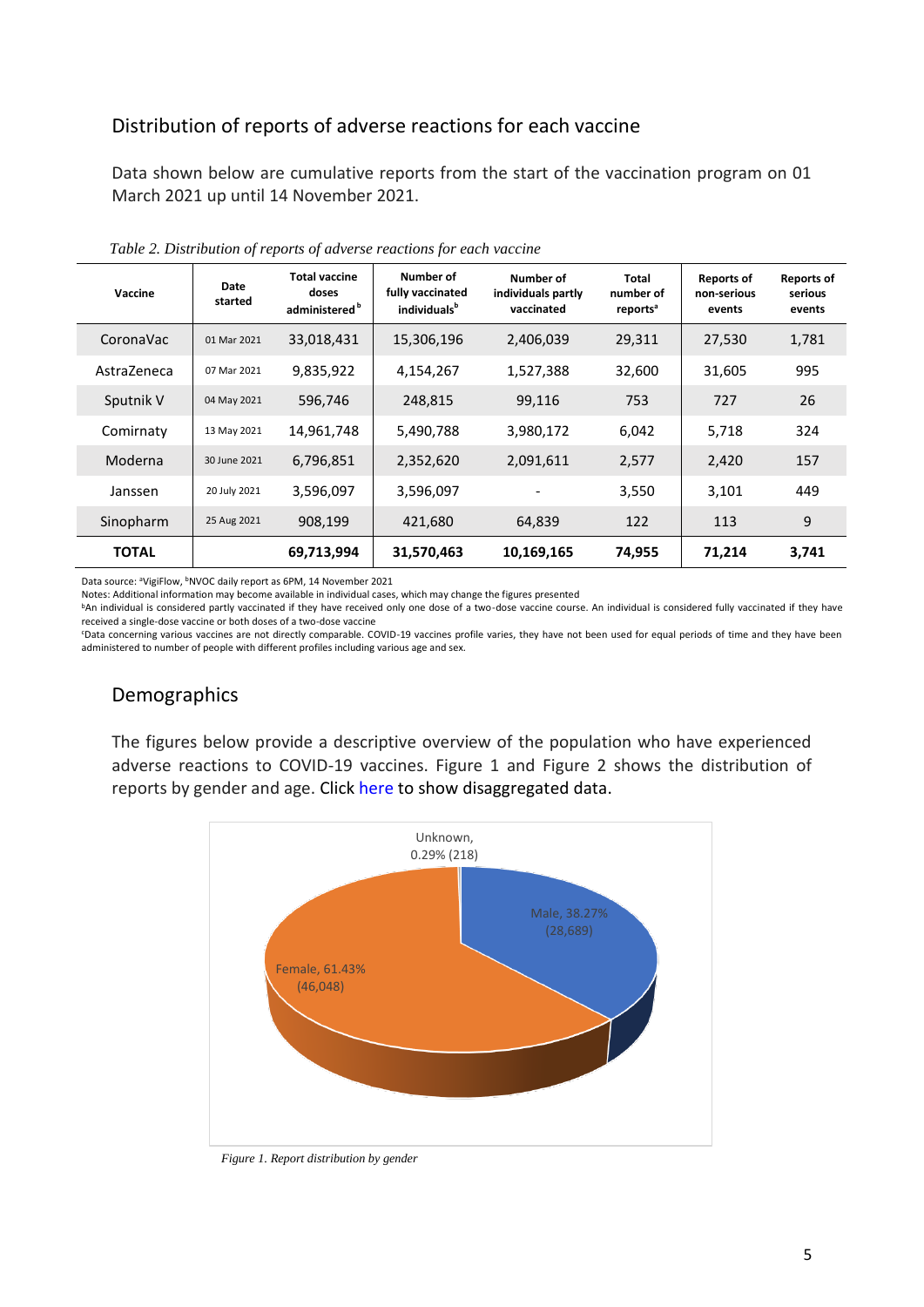

*Figure 2. Report distribution by age*

The early phase of the vaccination program is intended for the frontline health workers, thus, the high number in the female and younger population might be associated with the data that our health system is dominated by female (75%) and young adults under the age of 35 (65%).*<sup>1</sup>* An increasing number of reports from the age group 40 years and above have been observed in the past few weeks of the vaccination program. This may be attributed to the coverage of priority groups of senior citizens and individuals with comorbidities.

Relative to the inclusion of the frontline personnel in the priority groups, the observed increasing number of reports in the male population may be attributed to the vaccine coverage and statistics that more males are employed than females (6 in every 10).*<sup>2</sup>*

*1 Human Resource for Health in the Time of the COVID-19 Pandemic: Does the Philippines Have Enough? <https://www.drdf.org.ph/sites/default/files/pdf/COVID-19-Research-Brief-08.pdf> 2 Employment situation in July 2018, Philippine Statistics Authority*

*<https://psa.gov.ph/statistics/survey/labor-and-employment/labor-force-survey/title/Employment%20Situation%20in%20July%202018>*

### Vaccination in adolescent population

The roll out for vaccinating adolescent population started last 15 October 2021 initially for those with co-morbidities and expanded to include all adolescents (with or without comorbidities) on 02 November 2021.

As of 14 November 2021, 580 reports were received. Figure 3 shows the distribution of cases by gender and age.

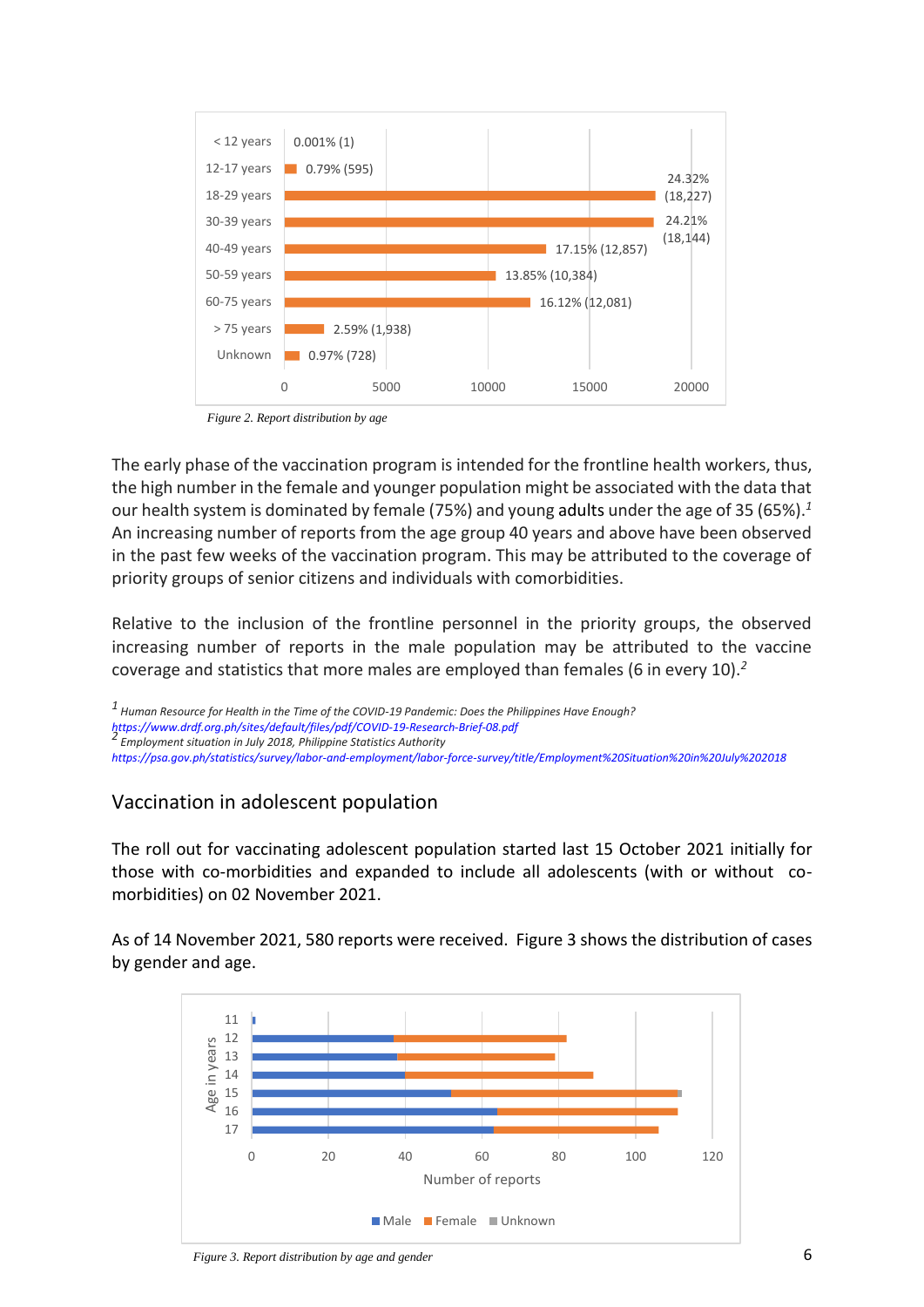Out of the 580 reports, 19 reports were tagged as serious while the rest are non-serious. The most common reported reactions are vaccination/injection site pain, dizziness, headache, blood pressure increased, and tachycardia.

### Reports of suspected serious adverse reaction

Adverse reactions experienced after vaccination are considered serious when it resulted to any of the following criteria:

- In-patient hospitalization/prolongation of existing hospitalization
- Significant disability/incapacity
- Life-threatening (e.g. anaphylaxis) and death
- Birth defect or congenital malformations
- Considered to be medically important event

#### **Hypersensitivity including severe allergic reactions**

Severe allergic reactions have been reported on the use of COVID-19 vaccines including CoronaVac, COVID-19 Vaccine AstraZeneca, Sputnik V, Comirnaty, Janssen COVID-19 Vaccine, and COVID-19 Vaccine Sinopharm. It only occurs in a few vaccinated individuals. It usually happens in people with a history of severe vaccine reactions. Severe allergic reactions (anaphylaxis) generally occur soon after vaccination and are usually managed with Epinephrine in combination with other medicines. Thus, vaccinees are observed for at least 15 minutes after receiving their vaccine. Epinephrine is readily available in all vaccination sites in case of anaphylaxis.

The proportion of reported side effects of severe allergic reactions to COVID-19 vaccines proved to be statistically rare as the number of vaccinated populations increases. The current reporting rate for anaphylaxis is 4.02 per million doses administered.

#### **Increased blood pressure**

Blood pressure (BP) increased has been continuously reported as one of the top adverse reactions to all vaccine platforms. Monitoring BP has been part of the screening process for COVID-19 vaccination program in the country. The program recommends monitoring BP only in vaccine recipients with a history of hypertension, symptomatic hypertension, and based on the clinical judgement of the physician on the vaccination site. This is in relation to the recommendations of [the Philippine Heart Association and Philippine Society of Hypertension](https://pcp.org.ph/index.php/position-statements)  [on elevated blood pressure readings during COVID-19 vaccination.](https://pcp.org.ph/index.php/position-statements)

According to PRESYON 4 (Philippine Heart Association Report on the Study of Hypertension), a nationwide hypertension survey conducted in January to April 2021, the prevalence of hypertension in the Philippines alarmingly increased to 37% in 2021 among adults 18 years old and above from 28% (2013). Out of this 37%, 19% are aware of having hypertension while 18% are unaware. The BP control rate, with or without medications, is 36%. Only about 25% of hypertensive individuals monitor blood pressure at home.*<sup>3</sup>* This study explains the increase in blood pressure observed in most vaccinated individuals.

*<sup>3</sup> Sison, J.A. (2021, May). Press Conference on PRESYON 4 – Nationwide 2021 Hypertension Survey Results [Video file]. Retrieved from <https://www.facebook.com/philheart.org/videos/159433679504182/>*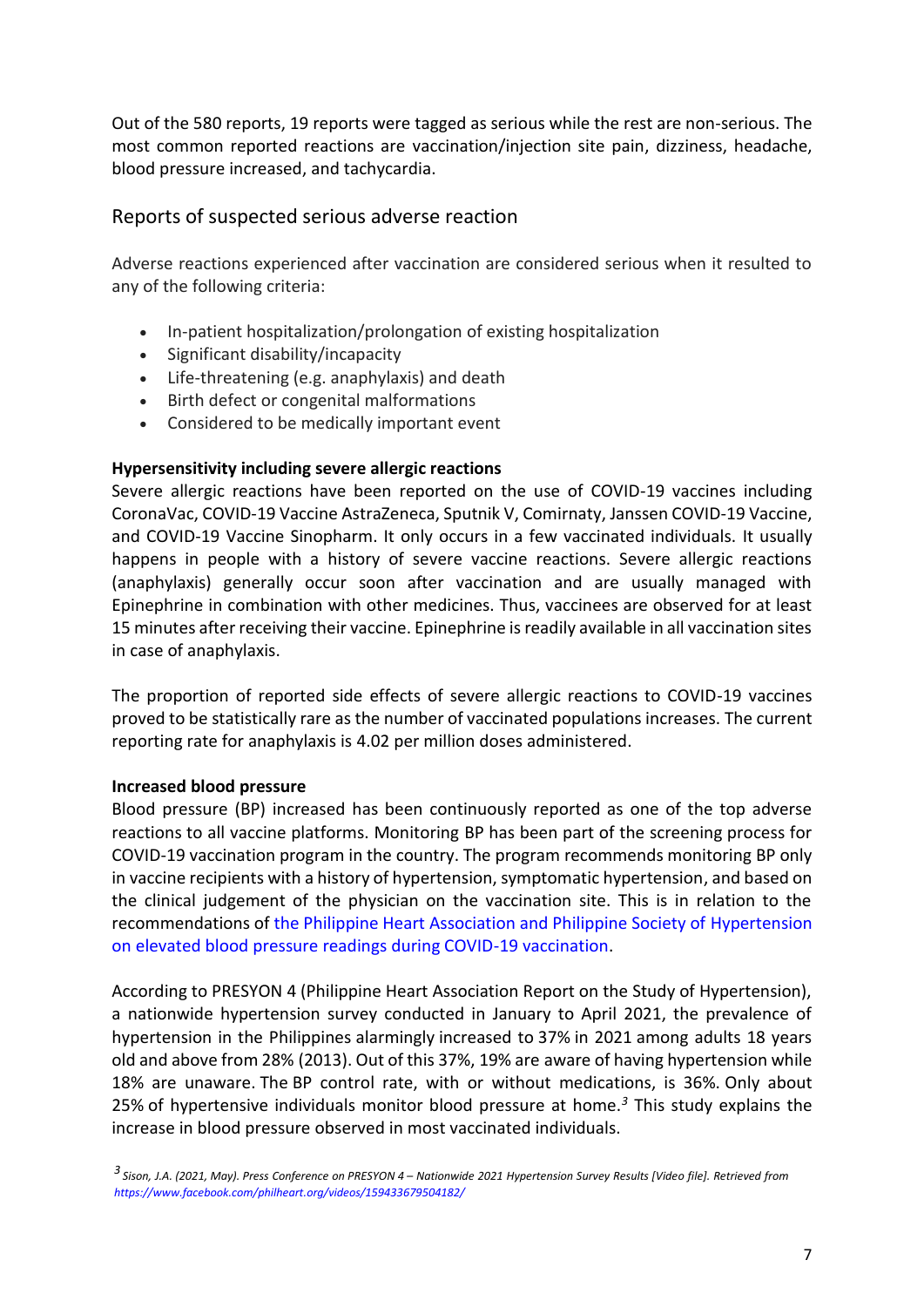#### **Thrombosis-thrombocytopenia syndrome**

Thrombosis-thrombocytopenia syndrome (TTS) are cases of unusual blood clots with low blood platelets. Following cases of TTS from other countries, COVID-19 Vaccine AstraZeneca and Janssen COVID-19 Vaccine revised their label to include warnings related to thrombosis with thrombocytopenia, a very rare side effect following vaccination.

Vaccinated individuals should watch out for the said adverse event and seek immediate medical assistance if they experience any sign of blood clots and low blood platelet such as: *<sup>4</sup>*

- shortness of breath
- $\bullet$  chest pain
- leg swelling
- persistent abdominal (belly) pain
- neurological symptoms, such as severe and persistent headaches or blurred vision
- tiny blood spots under the skin beyond the site of the injection

Eight (8) cases of thrombosis have been reported. Causal link of such cases to the vaccination are being reviewed. The FDA together with the Epidemiology Bureau of the DOH shall continue to monitor vaccine safety ensuring that the benefits always outweigh the risks.

*4 AstraZeneca's COVID-19 vaccine: EMA finds possible link to very rare cases of unusual blood clots with low blood platelets [https://www.ema.europa.eu/en/news/astrazenecas-covid-19-vaccine-ema-finds-possible-link-very-rare-cases-unusual-blood-clots-low](https://www.ema.europa.eu/en/news/astrazenecas-covid-19-vaccine-ema-finds-possible-link-very-rare-cases-unusual-blood-clots-low-blood)[blood](https://www.ema.europa.eu/en/news/astrazenecas-covid-19-vaccine-ema-finds-possible-link-very-rare-cases-unusual-blood-clots-low-blood)*

#### **Confirmed COVID-19 infections**

There were 2,473 confirmed reports of COVID-19 infections. Most of the reported infections were asymptomatic cases. There were 173 severe cases which resulted to a fatal outcome. Most of the fatal reports have not yet completed their vaccination course. Upon assessment, these cases were not related to the use of the vaccine, but these were actual COVID-19 natural infections.

The vaccines currently being used in the COVID-19 vaccination program are non-replicating viral vector, inactivated, and mRNA vaccines. It does not contain any live virus and does not cause COVID-19 infection in vaccine recipients.

#### **Inflammation of the heart**

Myocarditis is an inflammation of the heart muscle that may present as chest pain, palpitations, arrhythmias, and/or symptoms of heart failure while pericarditis is an inflammation of the pericardial sac that surrounds the heart and fixes it to the mediastinum. Cases of myocarditis and pericarditis on the use of mRNA vaccine, such as Comirnaty and COVID-19 Vaccine Moderna, have been reported in many countries including the US, UK, Germany, and Israel. Most of the cases are young male. The US FDA announced the revision of fact sheets for Comirnaty and COVID-19 Vaccine Moderna suggesting increased risk of myocarditis and pericarditis following vaccination. EMA's safety committee has also concluded that myocarditis and pericarditis can occur in very rare cases following Comirnaty and COVID-19 Vaccine Moderna.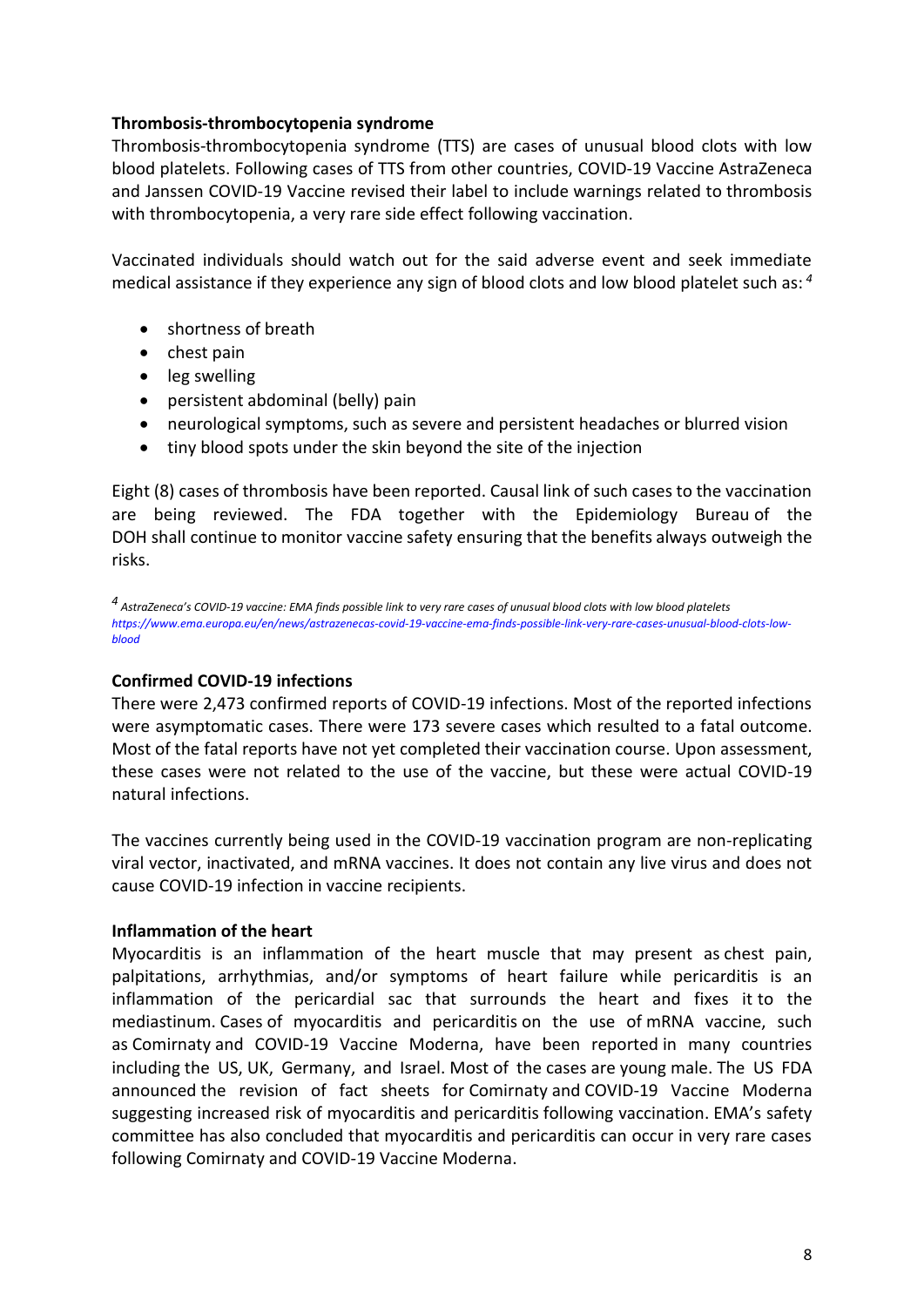Vaccinated individuals should watch out for the said adverse event and seek immediate medical assistance if they experience the following symptoms after vaccination: *5*

- breathlessness
- a forceful heartbeat that may be irregular
- $\bullet$  chest pain

Seven (7) cases of myocarditis and one (1) case of pericarditis have been reported. Causal link of such cases to the vaccination are being reviewed. The FDA together with the Epidemiology Bureau of the DOH shall continue to monitor vaccine safety ensuring that the benefits always outweigh the risks.

*5 Comirnaty and Spikevax: possible link to very rare cases of myocarditis and pericarditis <https://www.ema.europa.eu/en/news/comirnaty-spikevax-possible-link-very-rare-cases-myocarditis-pericarditis>*

#### **Capillary Leak Syndrome**

Capillary leak syndrome is a very rare, serious condition that causes fluid leakage from small blood vessels (capillary), resulting in swelling mainly in the arms and legs, low blood pressure, thickening of the blood, and low blood levels of albumin. Several cases were reported on the use of COVID-19 Vaccine AstraZeneca and Janssen COVID-19 Vaccine. The EMA's safety committee recommended contraindication in individuals with previous capillary leak syndrome and inclusion of capillary leak syndrome as a new side effect in the product information for both products.

Vaccinated individuals should watch out for the said adverse event and seek immediate medical assistance if they experience the following symptoms days after vaccination, which may occur together with feeling faint (due to low blood pressure): *6*

- rapid swelling of the arms and legs
- $\bullet$  sudden weight gain

No case of capillary leak syndrome has been reported on the use of COVID-19 vaccines in the Philippines as of this time. The FDA together with the Epidemiology Bureau of the DOH shall continue to monitor vaccine safety ensuring that the benefits always outweigh the risks.

*6 COVID-19 Vaccine Janssen: Contraindication in individuals with previous capillary leak syndrome and update on thrombosis with thrombocytopenia syndrome*

*[https://www.ema.europa.eu/en/medicines/dhpc/covid-19-vaccine-janssen-contraindication-individuals-previous-capillary-leak-syndrome](https://www.ema.europa.eu/en/medicines/dhpc/covid-19-vaccine-janssen-contraindication-individuals-previous-capillary-leak-syndrome-update)[update](https://www.ema.europa.eu/en/medicines/dhpc/covid-19-vaccine-janssen-contraindication-individuals-previous-capillary-leak-syndrome-update)*

#### **Guillain-Barré syndrome**

Guillain-Barré syndrome (GBS) is a rare, autoimmune disorder in which a person's own immune system damages the nerves, causing muscle weakness and sometimes paralysis. An increased risk for GBS has been observed following vaccination with Janssen COVID-19 Vaccine in the US. The US FDA has announced the revision of fact sheets for Janssen COVID-19 Vaccine to include the observed risk for GBS. EMA's safety committee considered that a causal relationship between Janssen COVID-19 Vaccine and GBS is possible. COVID-19 Vaccine AstraZeneca already updated their product information.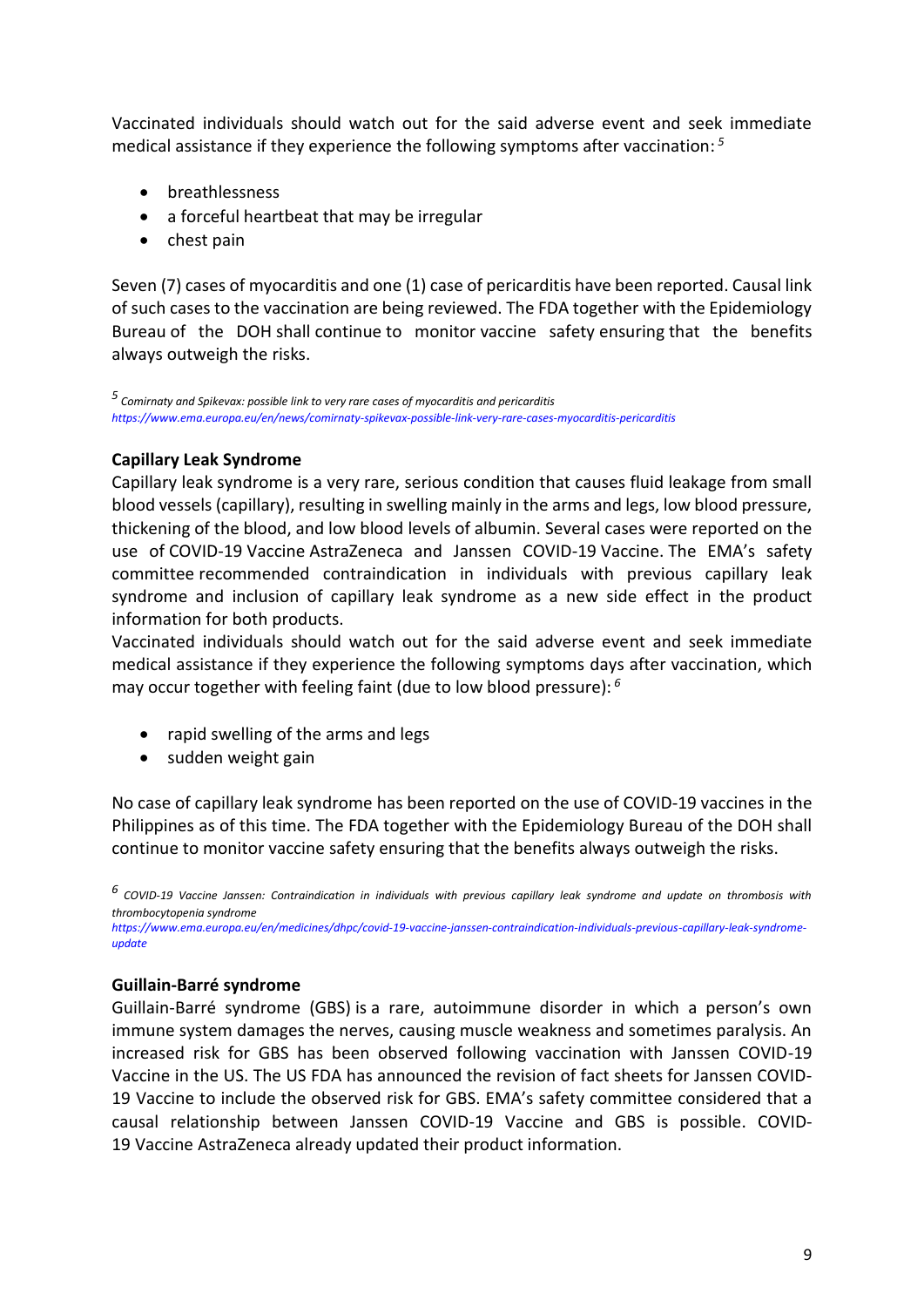Vaccinated individuals should watch out for the said adverse event and seek immediate medical assistance if they experience signs and symptoms suggestive of GBS such as: *7*

- double vision or difficulty moving eyes
- difficulty swallowing, speaking, or chewing
- coordination problems and unsteadiness
- difficulty walking
- tingling sensations in the hands and feet
- weakness in the limbs, chest, or face
- problems with bladder control and bowel function

Fifteen (15) cases of GBS have been reported. Four (4) cases have been assessed as product related reactions (as per published literature), three (3) cases are indeterminate meaning there is insufficient evidence that the vaccine caused the reaction, and eight (8) are currently being reviewed. The FDA together with the Epidemiology Bureau of the DOH shall continue to monitor vaccine safety ensuring that the benefits always outweigh the risks.

*7 COVID-19 Vaccine Janssen: Guillain-Barré syndrome listed as a very rare side effect <https://www.ema.europa.eu/en/news/covid-19-vaccine-janssen-guillain-barre-syndrome-listed-very-rare-side-effect>*

#### **Bell's palsy**

Bell's palsy is a form of temporary facial paralysis or weakness on one side of the face. It results from dysfunction of facial nerve which directs the muscles on one side of the face. Cases have been reported in a number of people in Hong Kong, Canada, and UK on the use of CoronaVac, Comirnaty, and COVID-19 Vaccine Moderna. The overall number of these reports is relatively small. In relation to this, [CoronaVac vaccination fact sheet was revised to include](https://www.drugoffice.gov.hk/eps/do/en/doc/Safety_Monitoring_of_COVID-19_Vaccines_in_Hong_Kong.pdf)  [bell's palsy as a very rare adverse reaction](https://www.drugoffice.gov.hk/eps/do/en/doc/Safety_Monitoring_of_COVID-19_Vaccines_in_Hong_Kong.pdf) in Hong Kong while Comirnaty product information was revised in Canada. COVID-19 Vaccine Moderna already contains this safety information.

Vaccinated individuals should watch out for the said adverse event and seek immediate medical assistance if they experience any combination of the following symptoms: *<sup>8</sup>*

- uncoordinated movement of the muscles that control facial expressions, such as smiling, squinting, blinking, or closing the eyelid
- loss of feeling in the face
- headache
- tearing from the eye
- drooling
- lost sense of taste on the front two-thirds of the tongue
- hypersensitivity to sound in the one ear
- inability to close an eye on one side of the face

Twenty-two (22) cases of bell's palsy have been reported. One (1) case have been assessed as product related reactions (as per published literature), four (4) cases are indeterminate meaning there is insufficient evidence that the vaccine caused the reaction, two (2) as coincidental or not related to the vaccine, and 15 are currently being reviewed. The FDA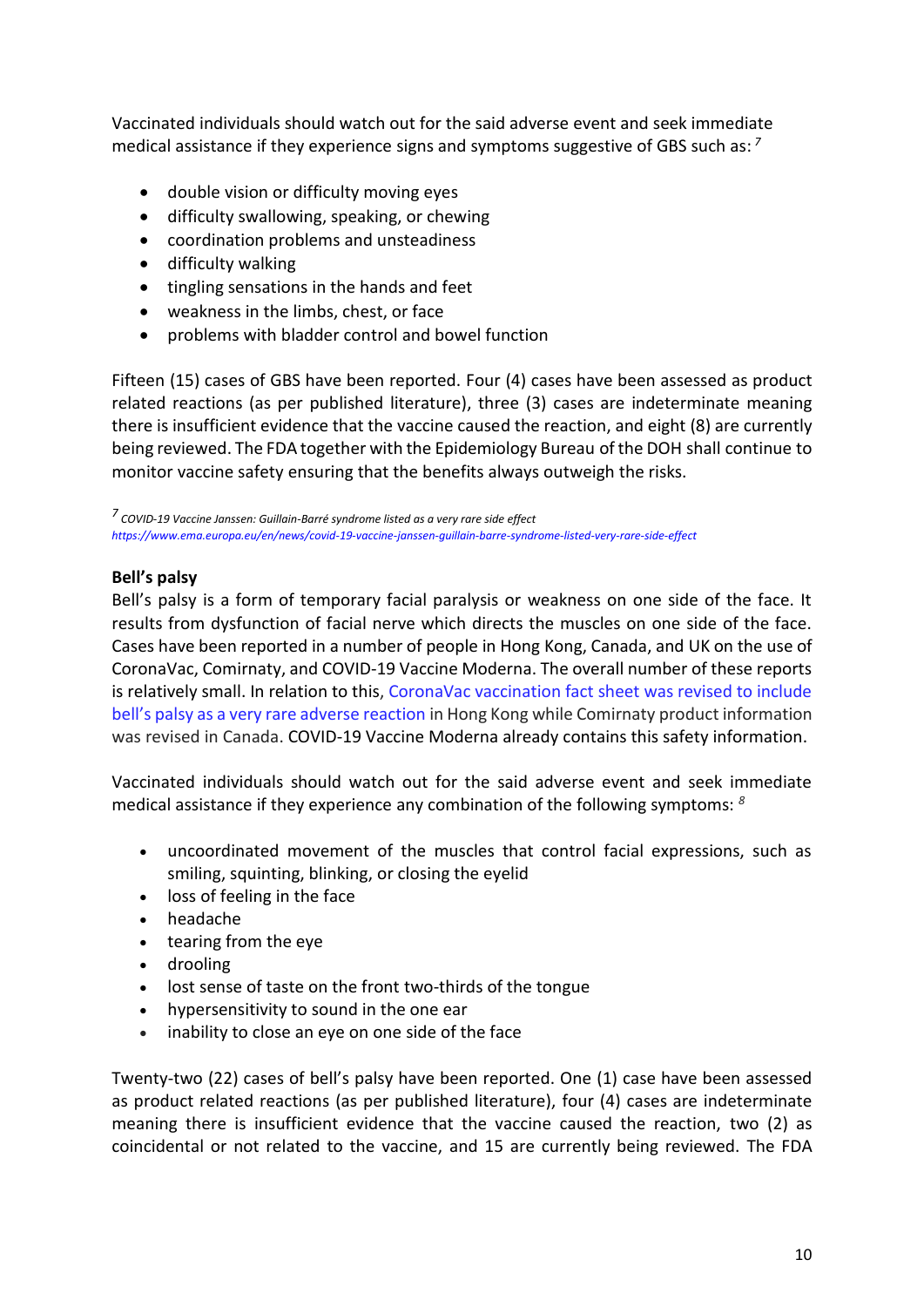together with the Epidemiology Bureau of the DOH shall continue to monitor vaccine safety ensuring that the benefits always outweigh the risks.

*8 Health Canada updates Pfizer-BioNTech COVID-19 vaccine label to reflect very rare reports of Bell's Palsy <https://healthycanadians.gc.ca/recall-alert-rappel-avis/hc-sc/2021/76203a-eng.php>*

#### **Cases of hospitalization**

One of the criteria for serious adverse reaction is hospitalization or extended hospital stay. Reports of adverse reaction that results in hospitalization does not necessarily mean that vaccine caused the reaction. An Expert Committee reviews and assesses whether the vaccine caused the reaction. Based on the reports received, the hospitalization reporting rate is 3.17 per 100,000 doses administered. Commonly reported causes of hospitalization include pyrexia, cough, dyspnea, and headache.

#### **Reports involving death**

As of 14 November 2021, 1,455 fatal events were received. Reports of fatal events does not necessarily mean that the vaccine caused the events. Underlying conditions or pre-existing medical conditions causing fatal events are usually coincidental on the use of the vaccine. It is expected that reports of fatal events will rise as the vaccination program covers more people including those with undiagnosed illness, underlying comorbidities, and pre-existing medical conditions.

The vaccinees reported to have fatal events were aged 18 years and above. The mean age of the fatal cases was 63.36 years. 67.35% (980) of the fatal cases were from age group 60 years and above, 22.68% (330) from age group of 40-59 years, 8.66% (126) from age group 18-39 years, and 1.31% (19) were not identified to what age group they are classified.

Most of these events occurred in persons with multiple existing comorbidities. These include cardiovascular diseases, ischemic heart diseases, cerebrovascular diseases, cancer, diabetes, and infections including pneumonia. There were cases of confirmed COVID-19 infections leading to severe cases with fatal outcomes.

### **Number of suspected adverse reactions per category**

A total of 74,955 case reports consisting of 163,935 suspected adverse reactions were received from the start of the vaccination program. More than one suspected adverse reaction may be reported in a single case. Suspected adverse reactions were coded using the Medical Dictionary for Regulatory Activities (MedDRA) terminology to allow international comparison of reports.

The data presented below are categorized by System Organ Class (SOC), the highest in the hierarchy of MedDRA. They are grouped by manifestation site (e.g. gastrointestinal, cardiac) and etiology (e.g. infections, examinations).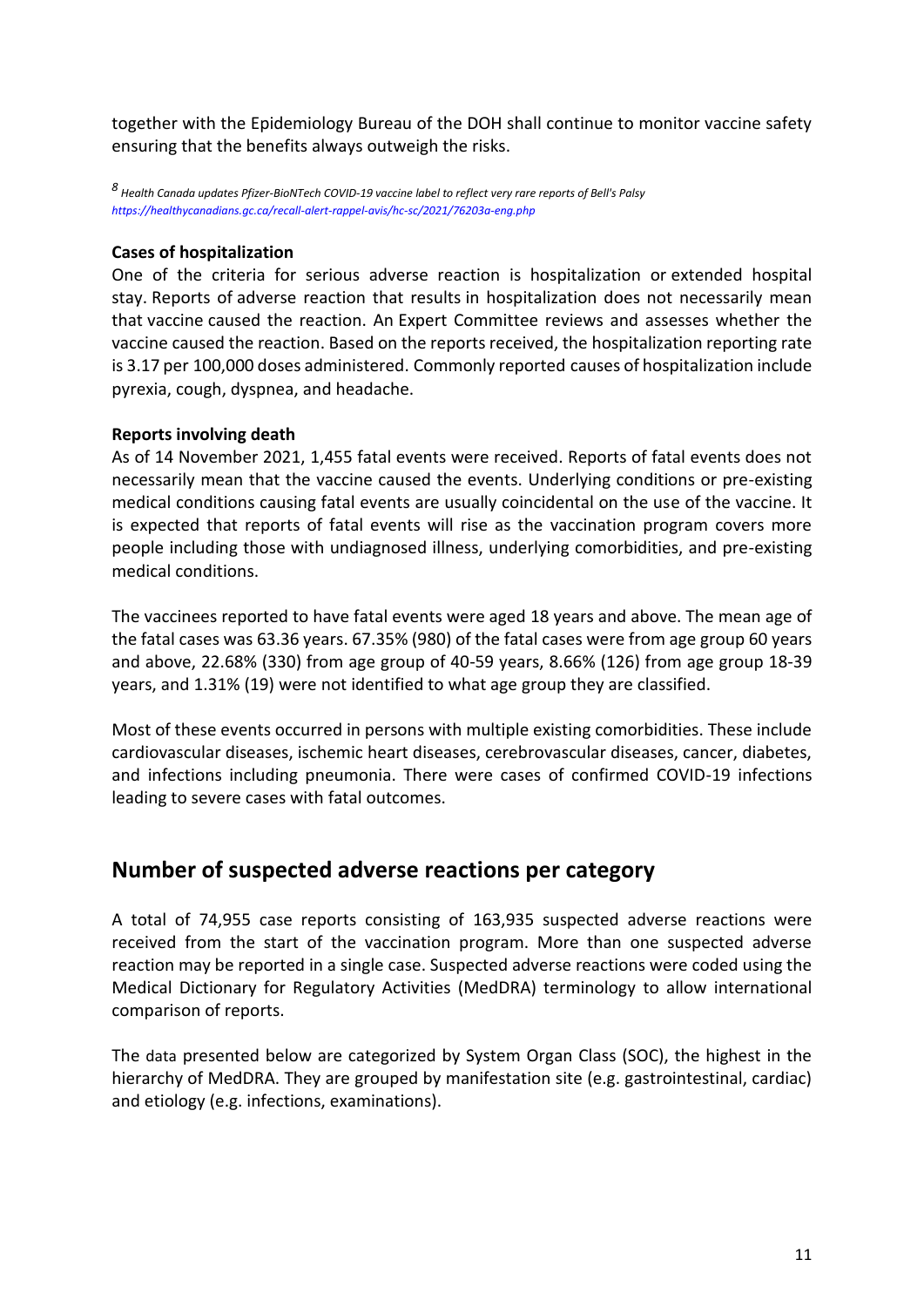### Reactions to inactivated vaccines

- CoronaVac
- COVID-19 Vaccine Sinopharm

| Classification                                                                                                                              | Number of suspected<br>reactions |
|---------------------------------------------------------------------------------------------------------------------------------------------|----------------------------------|
| General symptoms & reactions in the administration site<br>E.g. Pain and reaction in the injection site, chills, discomfort, fever, fatigue | 12,176                           |
| Cardiac symptoms<br>E.g. Palpitations, bradycardia, tachycardia                                                                             | 867                              |
| Ear symptoms<br>E.g. Ear swelling, vertigo, tinnitus, ear discomfort                                                                        | 50                               |
| Endocrine symptoms<br>E.g. Adrenal insufficiency, goiter, thyroid symptoms                                                                  | 3                                |
| Examinations<br>E.g. Increased blood pressure, increased heart rate, blood glucose<br>increased, SARS-CoV-2 test                            | 11,430                           |
| Eye symptoms<br>E.g. Eye itchiness, blurred vision, eye pain, eye swelling                                                                  | 249                              |
| Gastrointestinal symptoms<br>E.g. Abdominal pain, diarrhea, nausea, vomiting, dry mouth, lip swelling                                       | 3,122                            |
| <b>Hepatobiliary symptoms</b><br>E.g. Jaundice                                                                                              | 3                                |
| Immune system symptoms<br>E.g. Allergic reactions, hypersensitivity                                                                         | 196                              |
| <b>Infections</b><br>E.g. Cold symptoms, rhinitis                                                                                           | 3,156                            |
| Metabolism and nutrition-related symptoms<br>E.g. Decreased appetite, increased appetite, starvation, dehydration                           | 415                              |
| Musculoskeletal symptoms<br>E.g. Back pain, joint pain, pain in extremities, muscle pain, muscle spasms                                     | 1,977                            |
| Neoplasm<br>E.g. Liver cancer, endometrial cancer, uterine myoma                                                                            | 3                                |
| Neurological symptoms<br>E.g. Dizziness, headache, syncope                                                                                  | 8,094                            |
| Pregnancy, puerperium, and perinatal conditions<br>E.g. Abortion, hemorrhage                                                                | 3                                |
| Procedural symptoms<br>E.g. Procedural hypertension, vaccination adverse reaction                                                           | 81                               |
| Psychiatric symptoms<br>E.g. Feeling anxious, insomnia, nervousness, disorientation                                                         | 141                              |
| Renal and urinary symptoms<br>E.g. Urine coloring yellow, urine frequency                                                                   | 42                               |
| Reproductive symptoms<br>E.g. Vaginal bleeding, vaginal spotting                                                                            | 45                               |
| Respiratory symptoms<br>E.g. Cough, nasal congestion, throat irritation                                                                     | 5,718                            |
| Skin symptoms<br>E.g. Cold sweat, rash, redness                                                                                             | 4,063                            |
| Social circumstances<br>E.g. Hearing disability, walking disability                                                                         | 3                                |
| Surgical and medical procedures<br>E.g. Tumor debulking, nasolabial flap                                                                    | 1                                |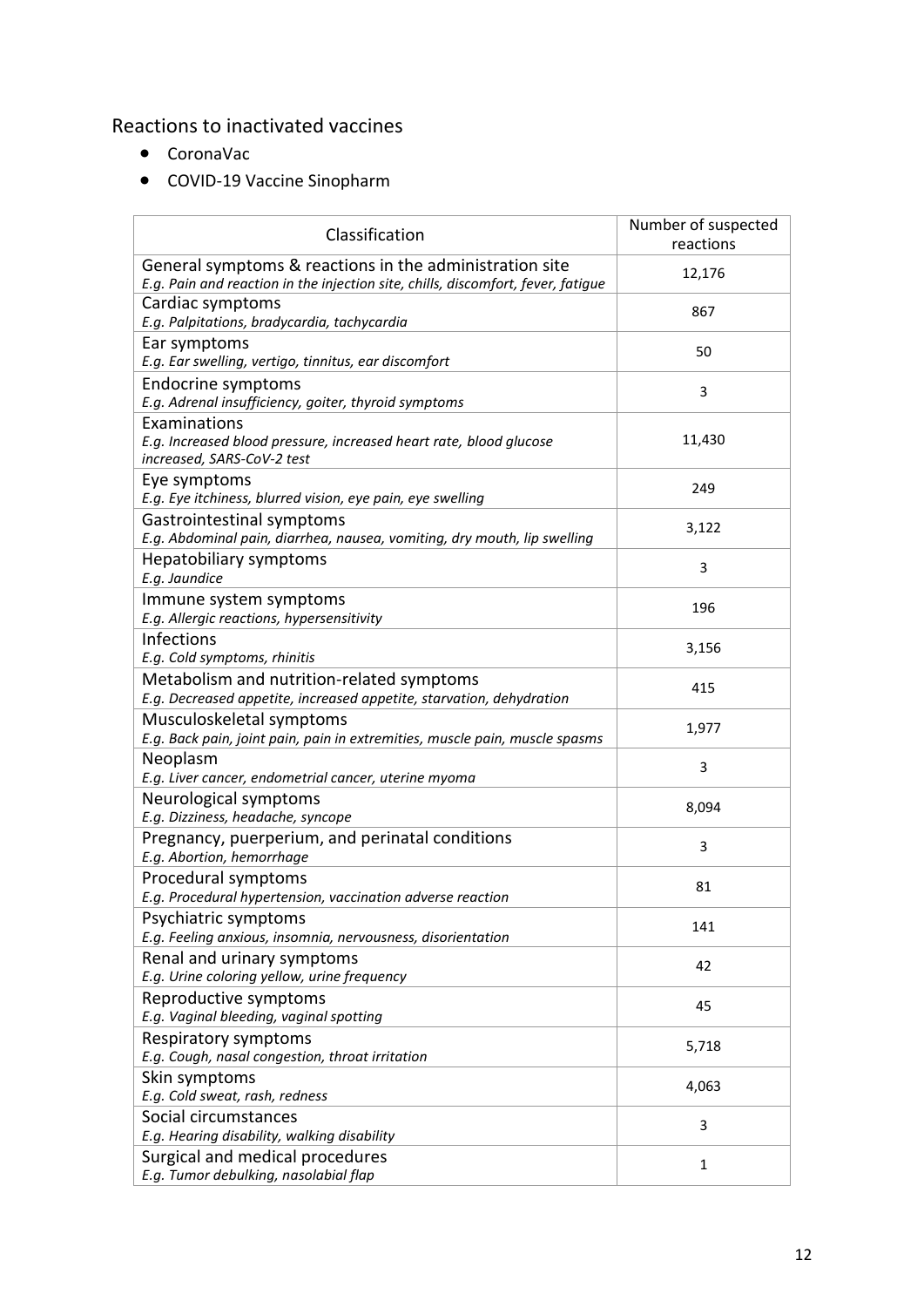| Symptoms in blood and lymphatic system<br>E.g. Pain in the lymph nodes | 37  |
|------------------------------------------------------------------------|-----|
| Vascular symptoms<br>E.g. Flushes, low blood pressure                  | 383 |



*Figure 4. Suspected adverse reaction distribution by SOC for inactivated vaccine*

As shown in Figure 4, the SOC which consists of the greatest number of reports were examinations (11,308), followed by general symptoms and reactions in the administration site (9,135), neurological symptoms (6,808), respiratory symptoms (4,333), skin symptoms (3,062), infections (2,757), gastrointestinal symptoms (2,355), musculoskeletal symptoms (1,731), cardiac symptoms (839), and metabolism and nutrition-related symptoms (412).

The top reported events for CoronaVac are:

- **blood pressure increased (37.87%)**
- pyrexia  $(13.17%)$
- headache (13.01%)
- vaccination/injection site pain (10.24%)
- cough (9.51%)
- rash (6.97%)
- dizziness (6.60%)
- nasopharyngitis (5.66%)
- $\blacksquare$  malaise (5.01%)
- $\blacksquare$  dyspnea (4.48%)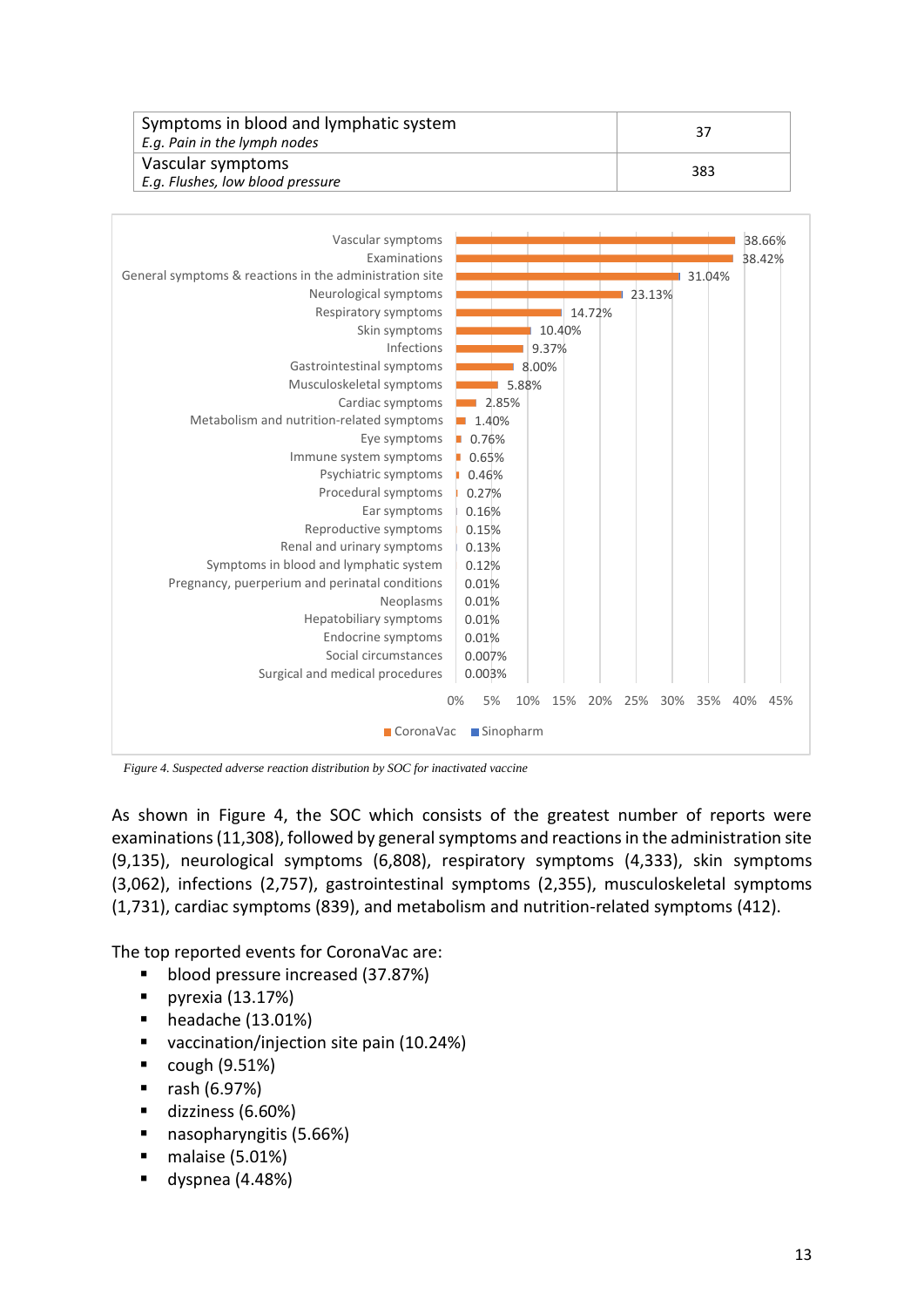The top reported events for COVID-19 Vaccine Sinopharm are:

- pyrexia  $(28.69%)$
- cough (15.57%)
- $\blacksquare$  dizziness (14.75%)
- $\blacksquare$  headache (13.93%)
- $\blacksquare$  rash (10.06%)
- **blood pressure increased (9.84%)**
- dyspnea (8.20%), nasopharyngitis (8.20%)
- $\blacksquare$  fatigue (6.56%), pruritus (6.56%)
- chills (5.74%), decreases appetite (5.74%), diarrhea (5.74%), nausea (5.74%)
- arthralgia (4.92%), hypoesthesia (4.92%), malaise (4.92%), syncope (4.92%), vaccination/injection site pain (4.92%)

Reactions to non-replicating viral vector vaccines

- COVID-19 vaccine AstraZeneca
- Sputnik V
- Janssen COVID-19 Vaccine

| <b>Classification</b>                                                                                                                       | <b>Number of</b><br>suspected reactions |
|---------------------------------------------------------------------------------------------------------------------------------------------|-----------------------------------------|
| General symptoms & reactions in the administration site<br>E.g. Pain and reaction in the injection site, chills, discomfort, fever, fatigue | 44,163                                  |
| Cardiac symptoms<br>E.g. Palpitations, bradycardia, tachycardia                                                                             | 745                                     |
| Congenital, familial, and genetic disorder<br>E.g. Polycystic kidney                                                                        | $\mathbf{1}$                            |
| Ear symptoms<br>E.g. Ear swelling, vertigo, tinnitus, ear discomfort                                                                        | 62                                      |
| Endocrine symptoms<br>E.g. Adrenal insufficiency, goiter, thyroid symptoms                                                                  | 3                                       |
| Examinations<br>E.g. Increased blood pressure, increased heart rate, blood glucose<br>increased, SARS-CoV-2 test                            | 6,713                                   |
| Eye symptoms<br>E.g. Eye itchiness, blurred vision, eye pain, eye swelling                                                                  | 487                                     |
| Gastrointestinal symptoms<br>E.g. Abdominal pain, diarrhea, nausea, vomiting, lip swelling                                                  | 4,733                                   |
| Hepatobiliary symptoms<br>E.g. Jaundice                                                                                                     | 5                                       |
| Immune system symptoms<br>E.g. Allergic reactions, hypersensitivity                                                                         | 272                                     |
| Infections<br>E.g. Cold symptoms, rhinitis                                                                                                  | 2,737                                   |
| Metabolism and nutrition-related symptoms<br>E.g. Decreased appetite, increased appetite, starvation, dehydration                           | 732                                     |
| Musculoskeletal symptoms<br>E.g. Back pain, joint pain, pain in extremities, muscle pain, muscle spasms                                     | 9,007                                   |
| Neoplasms<br>E.g. Liver cancer, endometrial cancer, uterine myoma                                                                           | $\overline{2}$                          |
| Neurological symptoms<br>E.g. Dizziness, headache, syncope                                                                                  | 16,411                                  |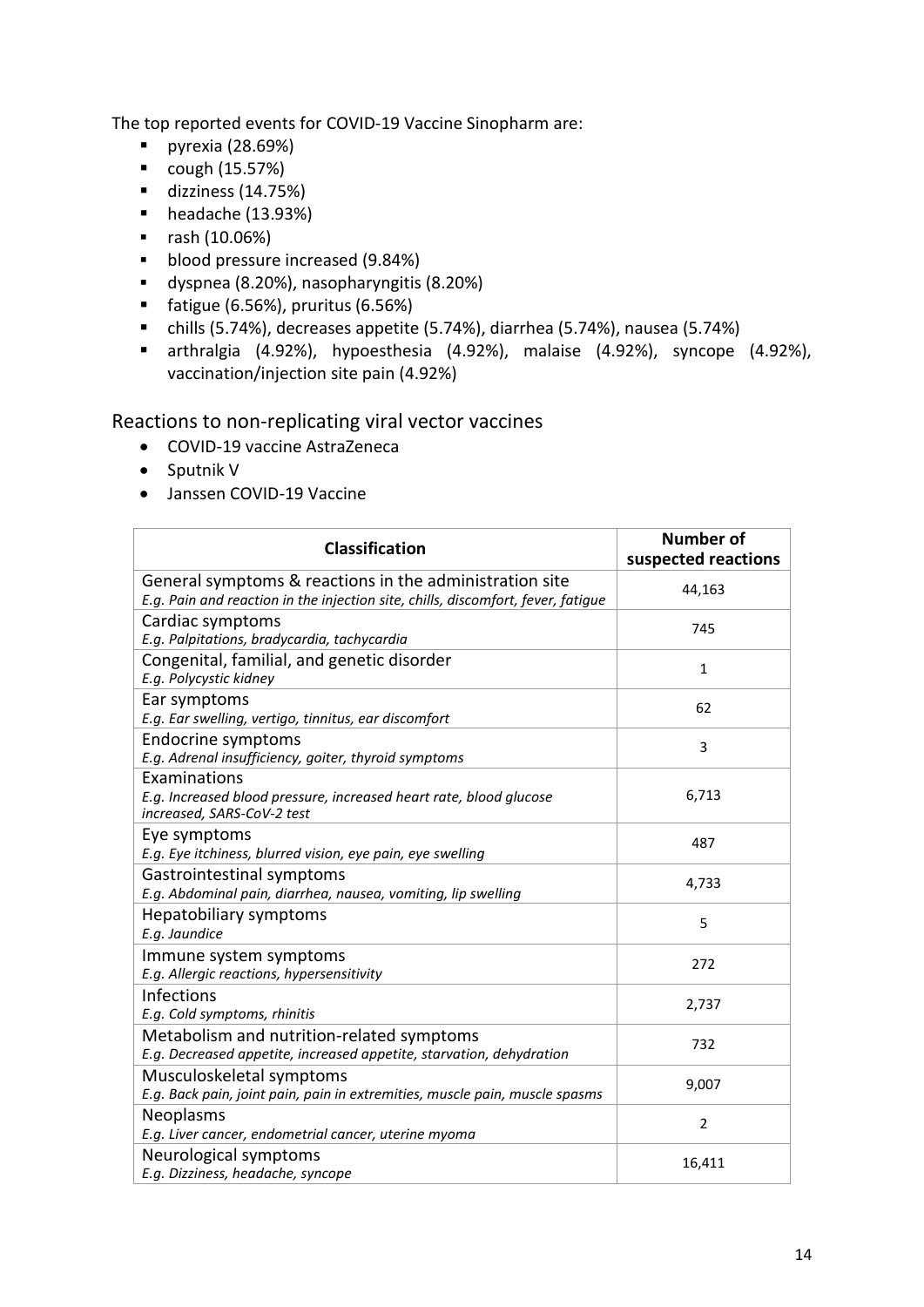| Pregnancy, puerperium, and perinatal conditions<br>E.g. Abortion, hemorrhage        | 9              |
|-------------------------------------------------------------------------------------|----------------|
| Procedural symptoms<br>E.g. Procedural hypertension, vaccination adverse reaction   | 158            |
| Psychiatric symptoms<br>E.g. Feeling anxious, insomnia, nervousness, disorientation | 105            |
| Renal and urinary symptoms<br>E.g. Urine coloring yellow, urine frequency           | 41             |
| Reproductive symptoms<br>E.g. Vaginal bleeding, vaginal spotting                    | 55             |
| Respiratory symptoms<br>E.g. Cough, nasal congestion, throat irritation             | 4,255          |
| Skin symptoms<br>E.g. Cold sweat, rash, redness                                     | 3,473          |
| Social circumstances<br>E.g. Hearing disability, walking disability                 | $\mathfrak{p}$ |
| Surgical and medical procedures<br>E.g. Tumor debulking, nasolabial flap            | $\mathfrak{p}$ |
| Symptoms in blood and lymphatic system<br>E.g. Pain in the lymph nodes              | 68             |
| Vascular symptoms<br>E.g. Flushes, low blood pressure                               | 375            |



*Figure 5. Suspected adverse reaction distribution by SOC for viral vector vaccines*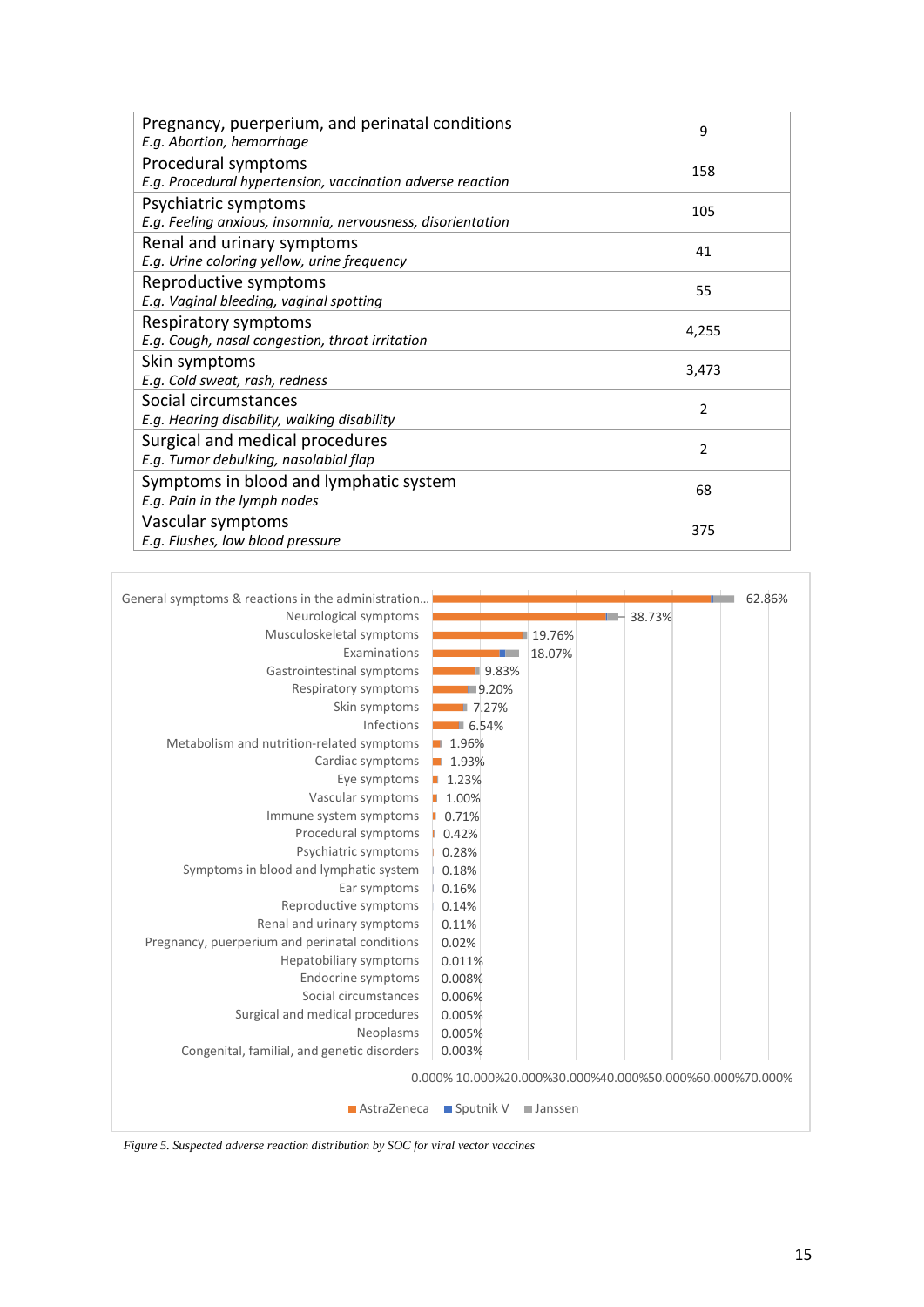As shown in Figure 5, the SOC which consists of the greatest number of reports were general symptoms and reactions in the administration site (23,197), followed by neurological symptoms (14,291), musculoskeletal symptoms (7,293), examinations (6,670), gastrointestinal symptoms (3,626), respiratory symptoms (3,394), skin symptoms (2,682), infections (2,414), metabolism and nutrition-related symptom (725), and cardiac symptoms (713).

The top reported events for COVID-19 Vaccine AstraZeneca are:

- pyrexia  $(40.40\%)$
- headache (34.01%)
- vaccination/injection site pain (23.46%)
- malaise (21.67%)
- $\blacksquare$  chills (16.42%)
- $m$ yalgia (15.76%)
- **blood pressure increased (15.47%)**
- fatigue (11.85%)
- arthralgia (7.79%)
- dizziness (6.38%)

The top reported events for Sputnik V are:

- **blood pressure increased (56.44%)**
- pyrexia  $(11.69%)$
- headache (8.50%)
- $\bullet$  cough (6.24%)
- $\blacksquare$  rash (5.18%)
- dizziness (4.78%), nasopharyngitis (4.78%)
- heart rate increased (4.65%)
- vaccination/injection site pain (4.52%)
- COVID-19 (3.45%)
- chiils (2.92%), dyspnea (2.92%)

The top reported events for Janssen COVID-19 Vaccine are:

- **blood pressure increased (28.00%)**
- pyrexia  $(20.25%)$
- vaccination/injection site pain (17.24%)
- $\blacksquare$  headache (11.32%)
- $\blacksquare$  cough (10.99%)
- $\blacksquare$  dyspnea (6.11%)
- **hypoesthesia (5.72%)**
- $\blacksquare$  malaise (5.58%)
- dizziness (4.76%)
- $\blacksquare$  rash (4.73%)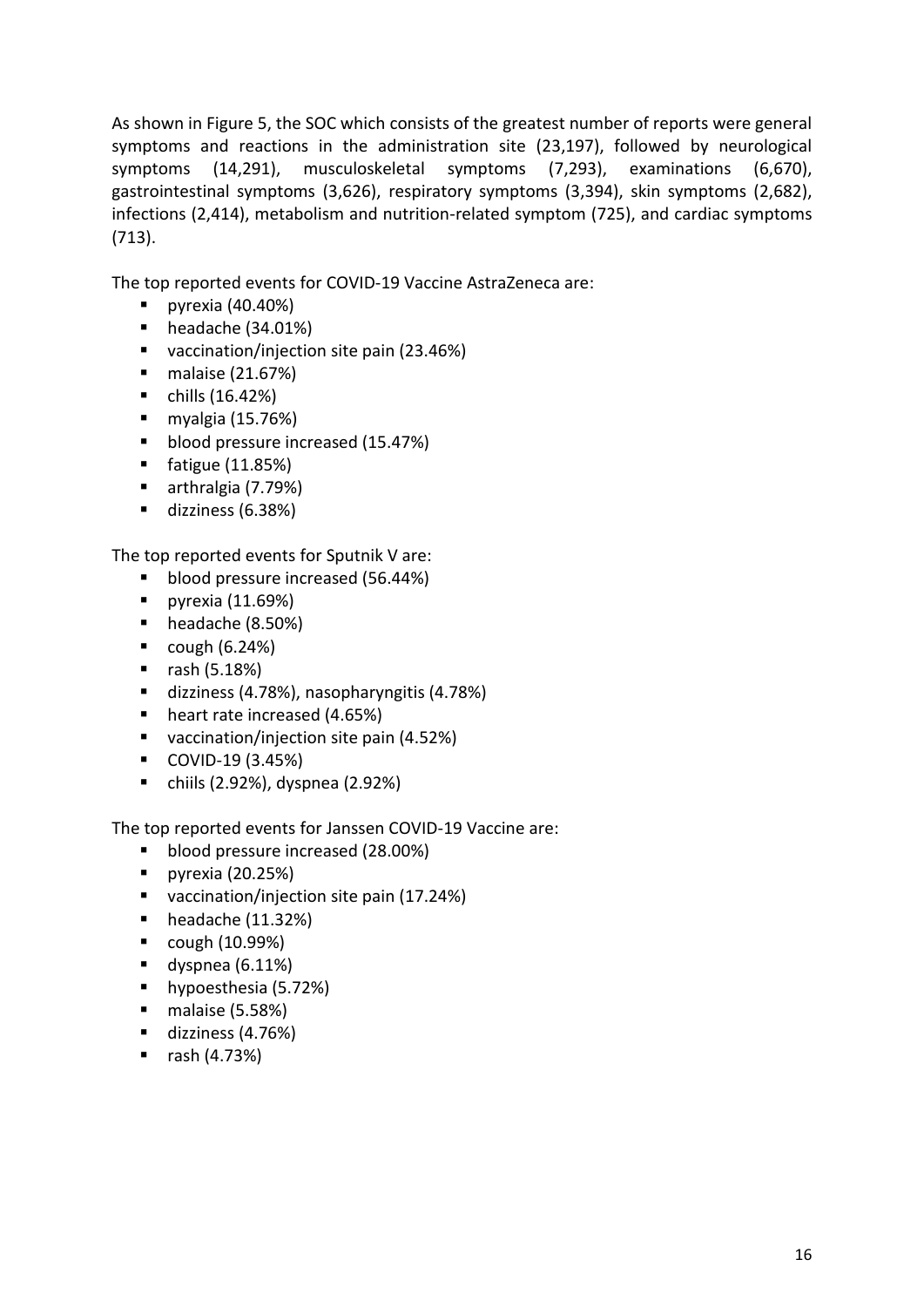### Reactions to mRNA vaccines

- Comirnaty
- COVID-19 Vaccine Moderna

| Classification                                                                                                                              | Number of suspected<br>reactions |
|---------------------------------------------------------------------------------------------------------------------------------------------|----------------------------------|
| General symptoms & reactions in the administration site<br>E.g. Pain and reaction in the injection site, chills, discomfort, fever, fatigue | 5,328                            |
| Cardiac symptoms<br>E.g. Palpitations, bradycardia, tachycardia                                                                             | 429                              |
| Ear symptoms<br>E.g. Ear swelling, vertigo, tinnitus, ear discomfort                                                                        | 22                               |
| Examinations<br>E.g. Increased blood pressure, increased heart rate, blood glucose<br>increased, SARS-CoV-2 test                            | 2,833                            |
| Eye symptoms<br>E.g. Eye itchiness, blurred vision, eye pain, eye swelling                                                                  | 112                              |
| Gastrointestinal symptoms<br>E.g. Abdominal pain, diarrhea, nausea, vomiting, lip swelling                                                  | 910                              |
| Immune system symptoms<br>E.g. Allergic reactions, hypersensitivity                                                                         | 70                               |
| Infections<br>E.g. Cold symptoms, rhinitis                                                                                                  | 665                              |
| Metabolism and nutrition-related symptoms<br>E.g. Decreased appetite, increased appetite, starvation, dehydration                           | 113                              |
| Musculoskeletal symptoms<br>E.g. Back pain, joint pain, pain in extremities, muscle pain, muscle spasms                                     | 886                              |
| Neoplasms<br>E.g. Liver cancer, endometrial cancer, uterine myoma                                                                           | 1                                |
| Neurological symptoms<br>E.g. Dizziness, headache, syncope                                                                                  | 2,649                            |
| Pregnancy, puerperium, and perinatal conditions<br>E.g. Abortion, hemorrhage                                                                | 4                                |
| Procedural symptoms<br>E.g. Procedural hypertension, vaccination adverse reaction                                                           | 36                               |
| Psychiatric symptoms<br>E.g. Feeling anxious, insomnia, nervousness, disorientation                                                         | 63                               |
| Renal and urinary symptoms<br>E.g. Urine coloring yellow, urine frequency                                                                   | 22                               |
| Reproductive symptoms<br>E.g. Vaginal bleeding, vaginal spotting                                                                            | 34                               |
| Respiratory symptoms<br>E.g. Cough, nasal congestion, throat irritation                                                                     | 1,446                            |
| Skin symptoms<br>E.g. Cold sweat, rash, redness                                                                                             | 1,244                            |
| Social circumstances<br>E.g. Hearing disability, walking disability                                                                         | $\overline{2}$                   |
| Surgical and medical procedure<br>E.g. Chemotherapy                                                                                         | $\mathbf{1}$                     |
| Symptoms in blood and lymphatic system<br>E.g. Pain in the lymph nodes                                                                      | 49                               |
| Vascular symptoms<br>E.g. Flushes, low blood pressure                                                                                       | 118                              |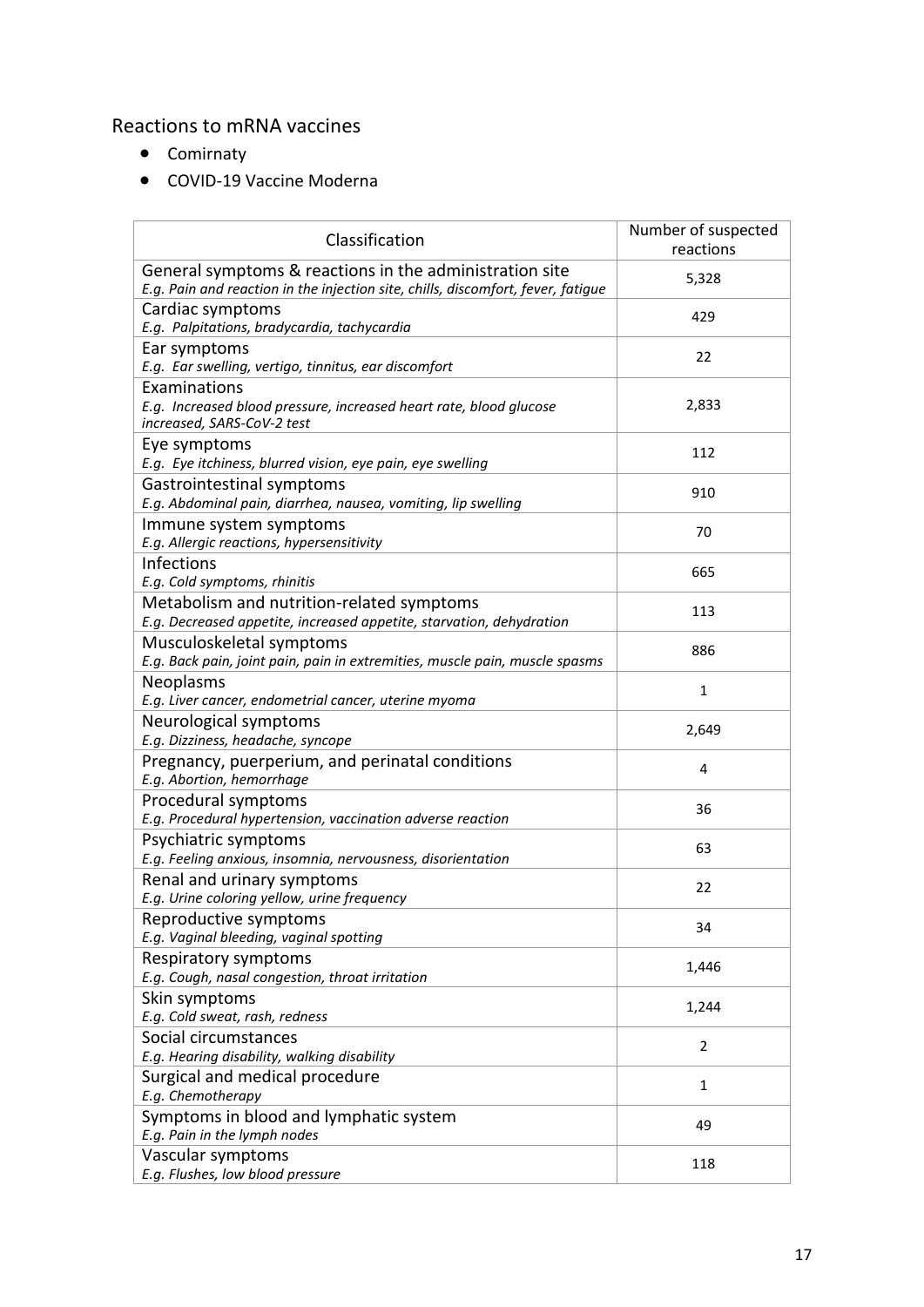| General symptoms & reactions in the administration site | 38.94%                                                           |  |  |
|---------------------------------------------------------|------------------------------------------------------------------|--|--|
| Examinations                                            | 32.31%                                                           |  |  |
| Neurological symptoms                                   | 25.53%                                                           |  |  |
| Respiratory symptoms                                    | 13.04%                                                           |  |  |
| Skin symptoms                                           | 11.02%                                                           |  |  |
| Musculoskeletal symptoms                                | 8.41%                                                            |  |  |
| Gastrointestinal symptoms                               | - 7.79%                                                          |  |  |
| Infections                                              | 6.97%                                                            |  |  |
| Cardiac symptoms                                        | ■4.90%                                                           |  |  |
| Vascular symptoms                                       | 1.32%                                                            |  |  |
| Metabolism and nutrition-related symptoms               | $\blacksquare$ 1.31%                                             |  |  |
| Eye symptoms                                            | 1.11%                                                            |  |  |
| Immune system symptoms                                  | $\blacksquare$ 0.81%                                             |  |  |
| Psychiatric symptoms                                    | $\blacksquare$ 0.72%                                             |  |  |
| Symptoms in blood and lymphatic system                  | 0.57%                                                            |  |  |
| Procedural symptoms                                     | 0.42%                                                            |  |  |
| Reproductive symptoms                                   | 0.35%                                                            |  |  |
| Ear symptoms                                            | 0.24%                                                            |  |  |
| Renal and urinary symptoms                              | 0.21%                                                            |  |  |
| Pregnancy, puerperium and perinatal conditions          | 0.05%                                                            |  |  |
| Social circumstances                                    | 0.02%                                                            |  |  |
| Surgical and medical procedures                         | 0.01%                                                            |  |  |
| Neoplasms                                               | 0.01%                                                            |  |  |
|                                                         |                                                                  |  |  |
|                                                         | 0%<br>5%<br>10%<br>25%<br>15%<br>20%<br>30%<br>35%<br>40%<br>45% |  |  |
| Comirnaty<br>Moderna                                    |                                                                  |  |  |
|                                                         |                                                                  |  |  |

*Figure 6. Suspected adverse reaction distribution by SOC for mRNA vaccine*

As shown in Figure 6, the SOC which consists of the greatest number of reports were general symptoms and reactions in the administration site (3,356), followed by examinations (2,785), neurological symptoms (2,200), respiratory symptoms (1,124), skin symptoms (950), musculoskeletal symptoms (725), gastrointestinal symptoms (671), infections (601), cardiac symptoms (422), and vascular symptoms (114).

The top reported events for Comirnaty are:

- **blood pressure increased (33.30%)**
- pyrexia  $(17.26%)$
- $\blacksquare$  headache (12.35%)
- vaccination/injection site pain (9.47%)
- dizziness (8.81%)
- $\bullet$  cough (7.78%)
- $\blacksquare$  rash (7.25%)
- $\blacksquare$  dyspnea (4.68%)
- nasopharyngitis (4.50%)
- $\blacksquare$  malaise (4.22%)

The top reported events for COVID-19 vaccine Moderna are:

- **pyrexia (29.92%)**
- **blood pressure increased (23.17%)**
- vaccination/injection site pain (22.86%)
- $\blacksquare$  headache (18.98%)